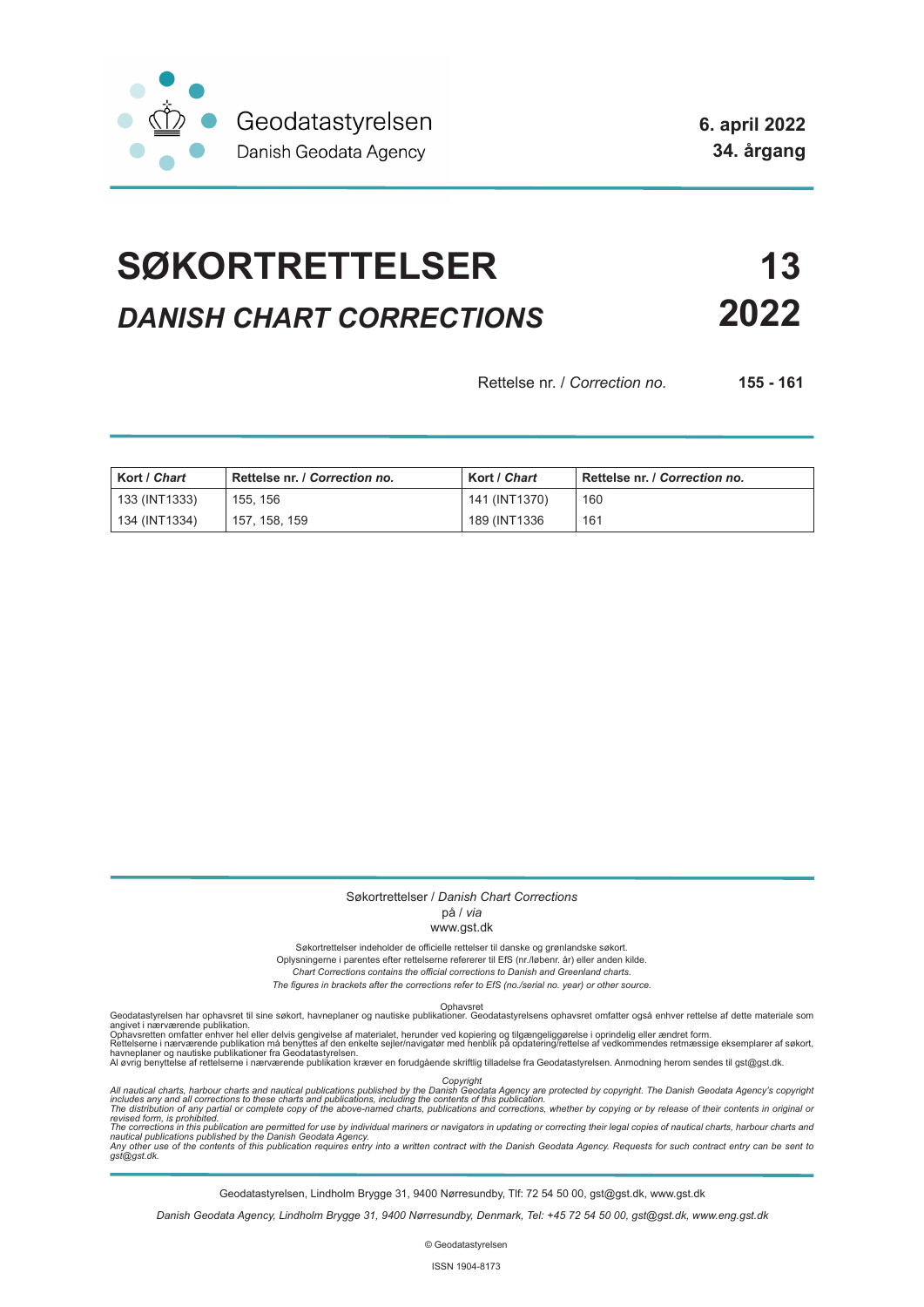| Rettelse nr. /<br><b>Correction no.</b><br>Kort / Chart |                                                                                  |                  |                          |
|---------------------------------------------------------|----------------------------------------------------------------------------------|------------------|--------------------------|
| 155<br>133 (INT1333)                                    | Hellerup Lystbådehavn E<br>Ref.: Søkortrettelser / Chart Corrections 50/548 2021 |                  | 55°43,893'N 012°34,945'E |
|                                                         | Udtag ved fyr på position<br>Delete at the light at position                     | (exting)         | (13/240 2022)            |
| 156                                                     | Kongedybet                                                                       |                  |                          |
| 133 (INT1333)                                           | Tilføj medfølgende udsnit                                                        |                  | 55°40,87'N 012°38,50'E   |
|                                                         | Insert accompanying block                                                        |                  | (13/235 2022)            |
| 157                                                     | Kongedybet                                                                       |                  |                          |
| 134 (INT1334)                                           | Tilføj / Insert                                                                  | Rec. $St. \circ$ | 55°41,207'N 012°38,623'E |
|                                                         |                                                                                  |                  | (13/235 2022)            |
| 158                                                     | Hellerup Lystbådehavn E<br>Ref.: Søkortrettelser / Chart Corrections 50/549 2021 |                  |                          |
| 134 (INT1334)                                           | Udtag ved fyr på position                                                        | (exting)         | 55°43,893'N 012°34,945'E |
|                                                         | Delete at the light at position                                                  |                  | (13/240 2022)            |
| 159                                                     | <b>Margretheholms Havn</b>                                                       |                  |                          |
| 134 (INT1334)                                           | Tilføj medfølgende udsnit                                                        |                  | 55°41,34'N 012°37,39'E   |
|                                                         | Insert accompanying block                                                        |                  | (13/250 2022)            |
| 160                                                     | <b>Romsø Puller SW</b>                                                           |                  |                          |
| 141 (INT1370)                                           | Tilføj medfølgende udsnit                                                        |                  | 55°30,09'N 010°47,42'E   |
|                                                         | Insert accompanying block                                                        |                  | (13/237 2022)            |
|                                                         |                                                                                  |                  |                          |
| 161                                                     | <b>Rønne Havn</b><br>Ref.: Søkortrettelser / Chart Corrections 12/151 2022       |                  |                          |
| 189 (INT1336)<br>Plan B                                 | Udtag / Delete                                                                   | $\int$ FI.R.5s   | 55°05,478'N 014°41,297'E |
|                                                         |                                                                                  |                  | (14/254 2022)            |

j.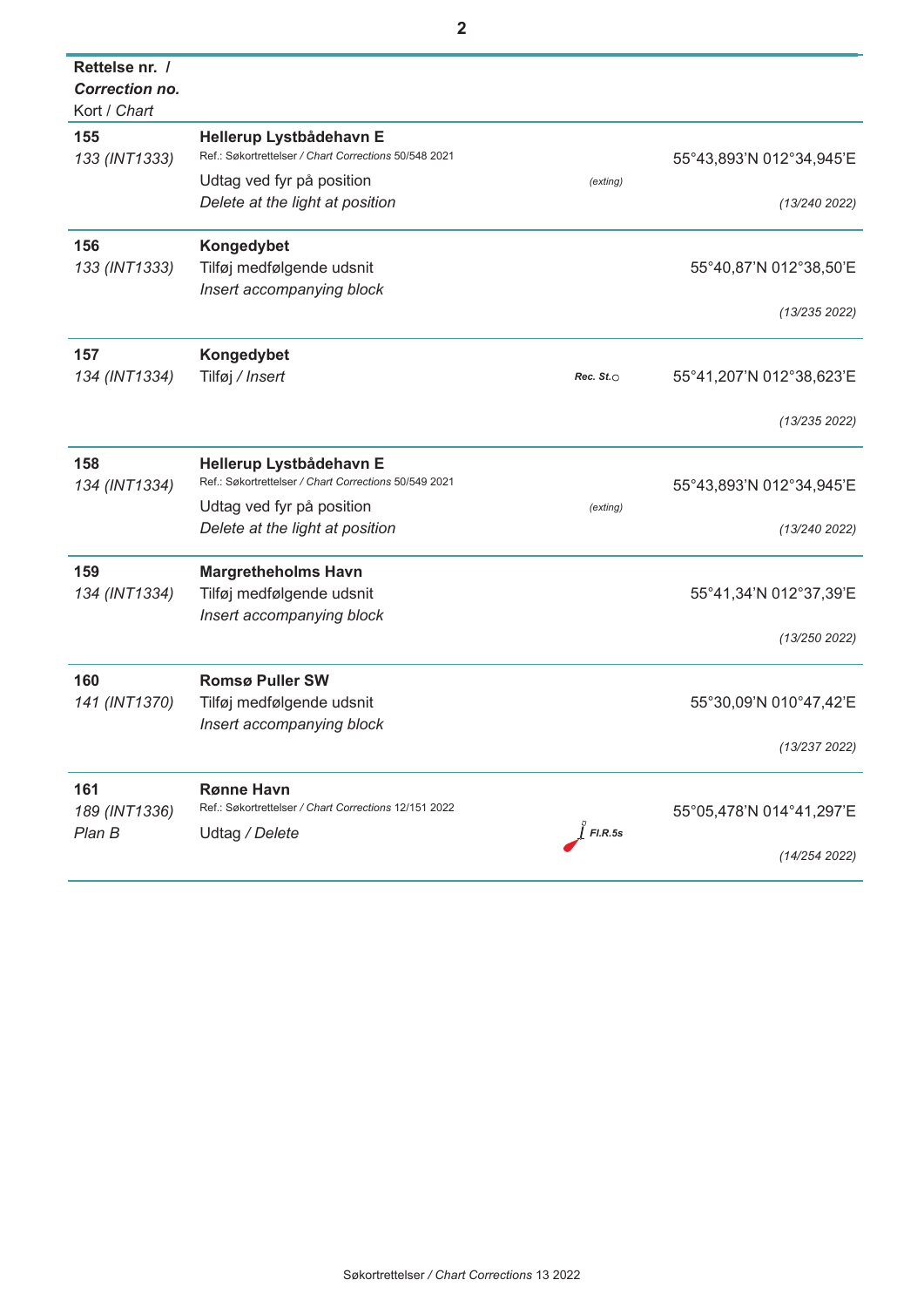# **HAVNEOPLYSNINGER**

## *www.danskehavnelods.dk*

| <b>Dronning Alexandrines Bro (Ulvsundbroen)</b><br>Anmærkning er opdateret. |                      | <b>Nyborg Marina</b><br>Anmærkninger er udtaget.                        |  |
|-----------------------------------------------------------------------------|----------------------|-------------------------------------------------------------------------|--|
|                                                                             | (13/247 2022)        | (Nyborg Marina, 31. marts 2022)                                         |  |
| <b>Gulfhavn</b><br>Anmærkning er tilføjet.                                  |                      | <b>Rønne Havn</b><br>Plan er opdateret.                                 |  |
|                                                                             | (13/243 2022)        | (14/254 2022)                                                           |  |
| Hellerup Lystbådehavn<br>Plan er opdateret.                                 |                      | <b>Stigsnæsværkets Havn</b><br>Anmærkning er tilføjet.                  |  |
|                                                                             | (13/240 2022)        | (13/243 2022)                                                           |  |
| <b>Jungshoved Kirkehavn</b><br>Anmærkninger er udtaget.                     |                      | <b>Stigsnæs Olieterminal</b><br>Anmærkning er tilføjet.                 |  |
|                                                                             | (GST, 4. april 2022) | (13/243 2022)                                                           |  |
| <b>Københavns Havn</b><br>Anmærkning er udtaget.                            | (13/248 2022)        | Storebæltsbroen (Vestbroen)<br>Anmærkning er tilføjet.<br>(13/245 2022) |  |
| <b>Margretheholms Havn</b><br>Plan er opdateret.                            |                      |                                                                         |  |

*(13/250 2022)*